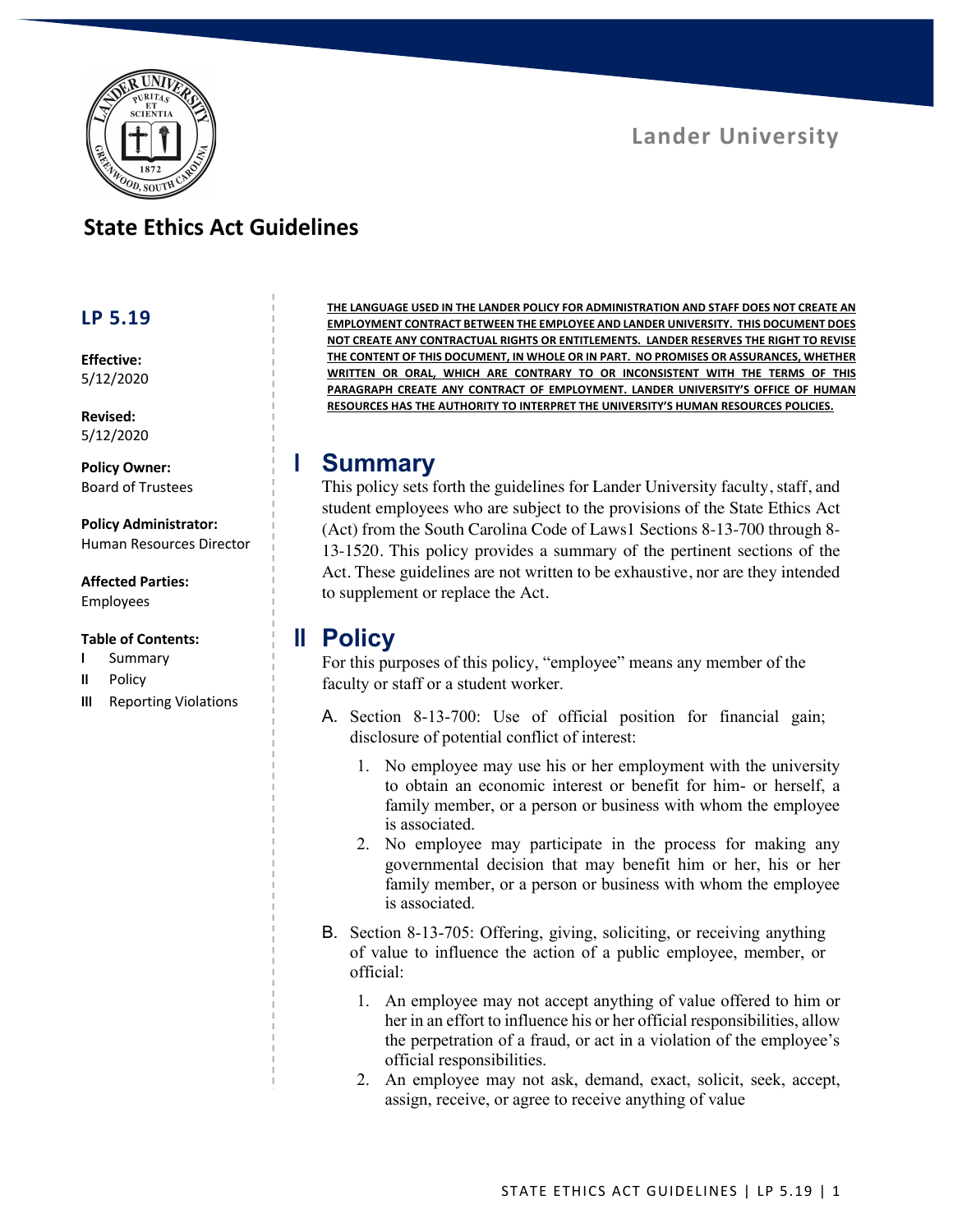

# **State Ethics Act Guidelines**

in return for being influenced in the discharge of his or her official responsibilities, allowing the perpetration of a fraud, or acting in violation of his or her official responsibilities.

- 3. A person who violates the provisions of this section is guilty of a felony and, upon conviction, must be punished by imprisonment for not more than ten (10) years and a fine of not more than \$10,000 dollars.
- 4. Anything of value is defined as:
	- a. A pecuniary item, including money, a bank bill, or a bank note;
	- b. A promissory note, bill of exchange, an order, a draft, warrant, check, or bond given for the payment of money;
	- c. A contract, agreement, promise, or other obligation for an advance, a conveyance, forgiveness of indebtedness, deposit, distribution, loan, payment, gift, pledge, or transfer of money;
	- d. A stock, bond, note, or other investment interest in an entity;
	- e. A receipt given for the payment of money or other property;
	- f. A chose-in-action;
	- g. A gift, tangible good, chattel, or an interest in a gift, tangible good, or chattel;
	- h. A loan or forgiveness of indebtedness;
	- i. A work of art, an antique, or a collectible;
	- j. An automobile or other means of personal transportation;
	- k. Real property or an interest in real property, including title to realty, a fee simple or partial interest in realty (including present, future, contingent, or vested interests in realty), a leasehold interest, or other beneficial interest in realty;
	- l. An honorarium or compensation for services;
	- m. A promise or offer of employment;
	- n. Any other item that is of pecuniary or compensatory worth to a person.
- C. Section 8-13-715: Speaking engagements of public officials, members, or employees:

An employee acting in his or her official capacity as a Lander University employee may not receive anything of value for speaking before a public or private group. The employee is not prohibited by this section from accepting a meal provided in conjunction with a speaking engagement where all participants are entitled to the same meal and the meal is incidental to the speaking engagement. Notwithstanding the limitations of Section 2-17-90, a public official, public member, or public employee may receive payment or reimbursement for actual expenses incurred for a speaking engagement. The expenses must be reasonable and must be incurred in a reasonable time and manner in which to accomplish the purpose of the engagement. A public official, public member, or public employee required to file a statement of economic interests under Section 8-13-1110 must report on his statement of economic interests the organization which paid for or reimbursed actual expenses, the amount of such payment or reimbursement,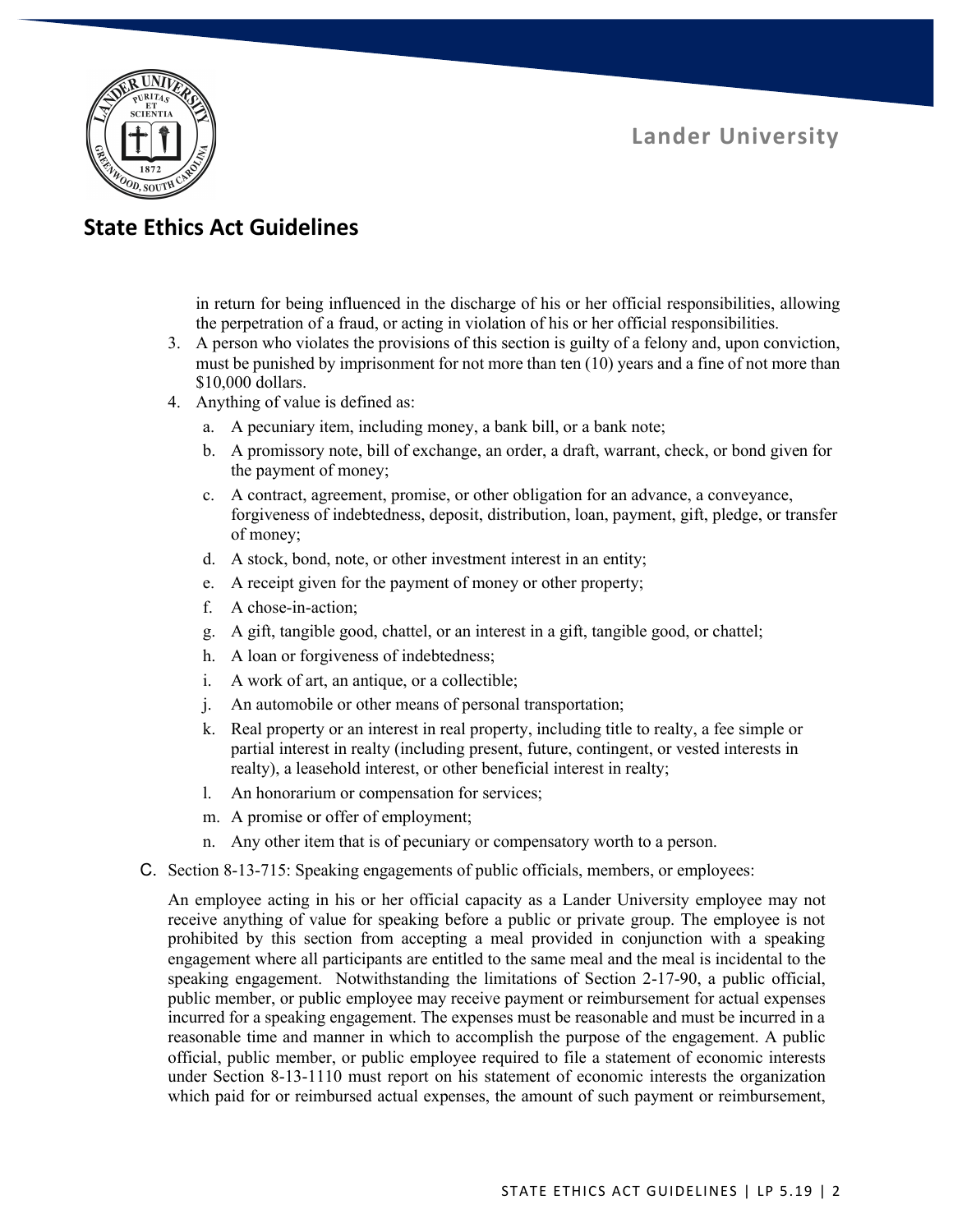

## **State Ethics Act Guidelines**

and the purpose, date, and location of the speaking engagement. A public official, public member, or public employee who is not required to file a statement of economic interests but who is paid or reimbursed actual expenses for a speaking engagement must report this same information in writing to the chief administrative official or employee of the agency with which the public official, public member, or public employee is associated.

- D. Section 8-13-725: Use or disclosure of confidential information by a public official, member, or employee for financial gain:
	- 1. An employee may not use or disclose confidential information gained in the course of or by reason of his or her official responsibilities in a way that would affect an economic interest held by him or her, a member of his or her immediate family, an individual with whom he or she is associated, or a business with which he or she is associated.
	- 2. A person convicted of violating this section must be fined not more than \$5,000 dollars, or imprisoned not more than five (5) years, or both, and shall reimburse the costs of prosecution.
- E. Section 8-13-750: Employment, promotion, advancement, or discipline of family member of public official, member, or employee:

No employee may cause the employment, appointment, promotion, transfer, or advancement of a family member to a state or local office or position that the employee supervises or manages or participate in an action relating to the discipline of the employee's family member. See Nepotism and Preferential Treatment policy<sup>2</sup> for more information.

- F. Section 8-13-780: Remedies for breaches of ethical standards by employees:
	- 1. The provisions of this section are in addition to all other civil and administrative remedies against public officials, public members, or public employees which are provided by law.
	- 2. In addition to existing remedies for breach of the ethical standards of this chapter or regulations promulgated hereunder, the State Ethics Commission may impose an oral or written warning or reprimand.
	- 3. The value of anything received by a public official, public member, or public employee in breach of the ethical standards of this chapter or regulations promulgated hereunder is recoverable by the State or other governmental entity in an action by the Attorney General against a person benefitting from the violations.
	- 4. Before a public employee's employment or a public official's or public member's association with the governmental entity is terminated for a violation of the provisions of this chapter, notice and an opportunity for a hearing must be provided to the public official, public member, or public employee.
- G. Section 8-13-1110: Persons required to file a statement of economic interests: